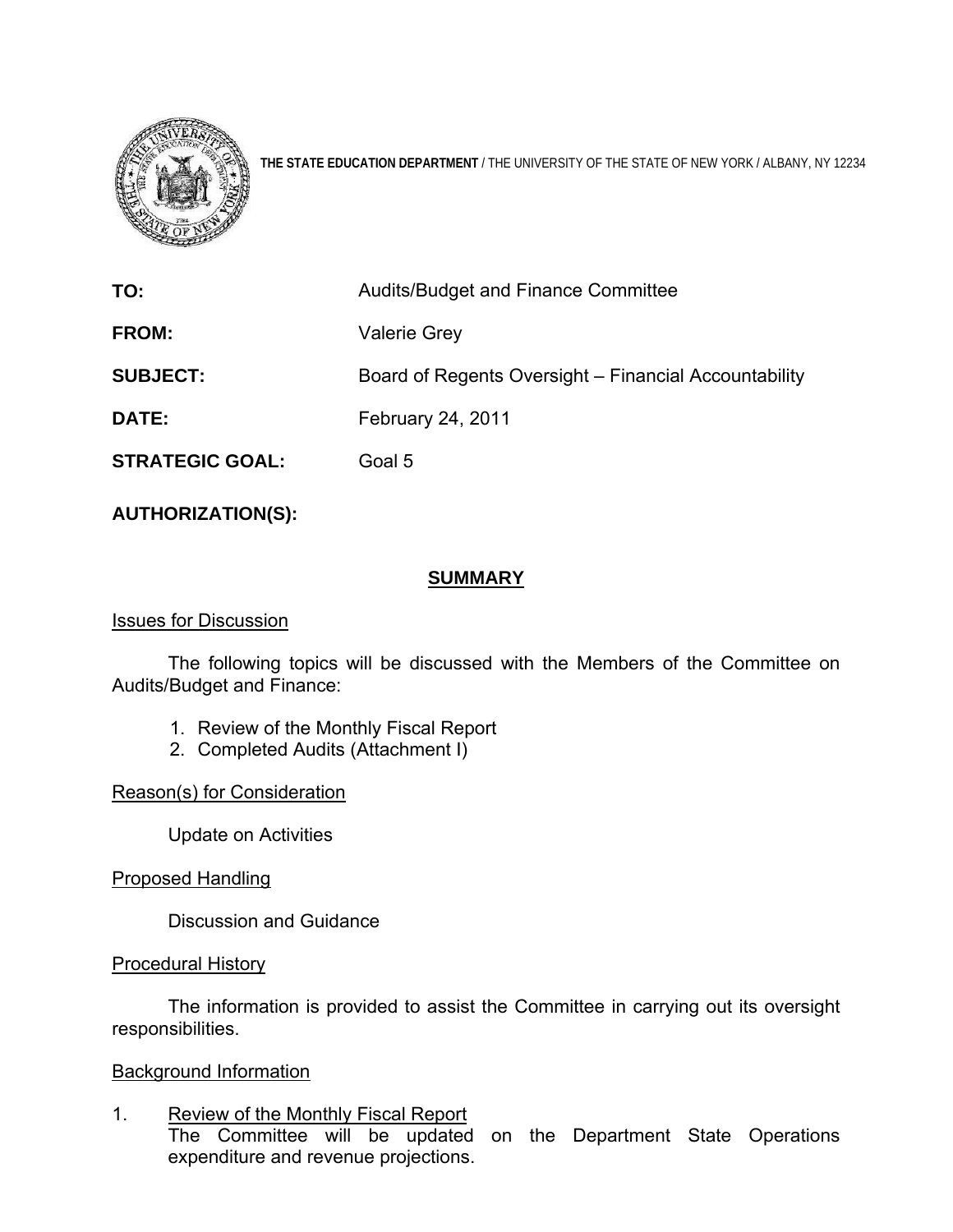2. Completed Audits

The Committee is being presented with 20 audits this month. One of the audits examined the payment of health insurance at 20 school districts. A summary of the audits is attached. (Attachment I)

Audits are provided as follows:

#### **Office of Audit Services**

 Developmental Disabilities Institute, Inc. Fredonia Central School District ARRA Audit Niagara Falls City School District ARRA Audit

#### Office of the State Comptroller

Beekmantown Central School District Clarkstown Central School District Florida Union Free School District Galway Central School District

Geneva City School District

Health Insurance for Retirees (Central Islip UFSD, Huntington UFSD, Ithaca CSD, Kenmore-Tonawanda UFSD, Lakeland CSD, Lindenhurst UFSD, Long Beach CSD, Mamaroneck UFSD, Massapequa UFSD, Port Washington UFSD, Ramapo CSD, Rochester CSD, Sachem CSD, Saratoga Springs CSD, Smithtown CSD, Somers CSD, South Country CSD, Washingtonville CSD, Westbury UFSD, Yonkers CSD)

Homer Central School District

Hoosic Valley Central School District

New York City Education Department: Non-Competitively Awarded Contracts Follow-up Report

Oriskany Central School District

Riverhead Central School District

St. Francis De Sales School for the Deaf Follow-up Report

Solvay Union Free School District

Taconic Hills Central School District

Wyandanch Union Free School District

#### U.S. Department of Education

Kiryas Joel Village Union Free School District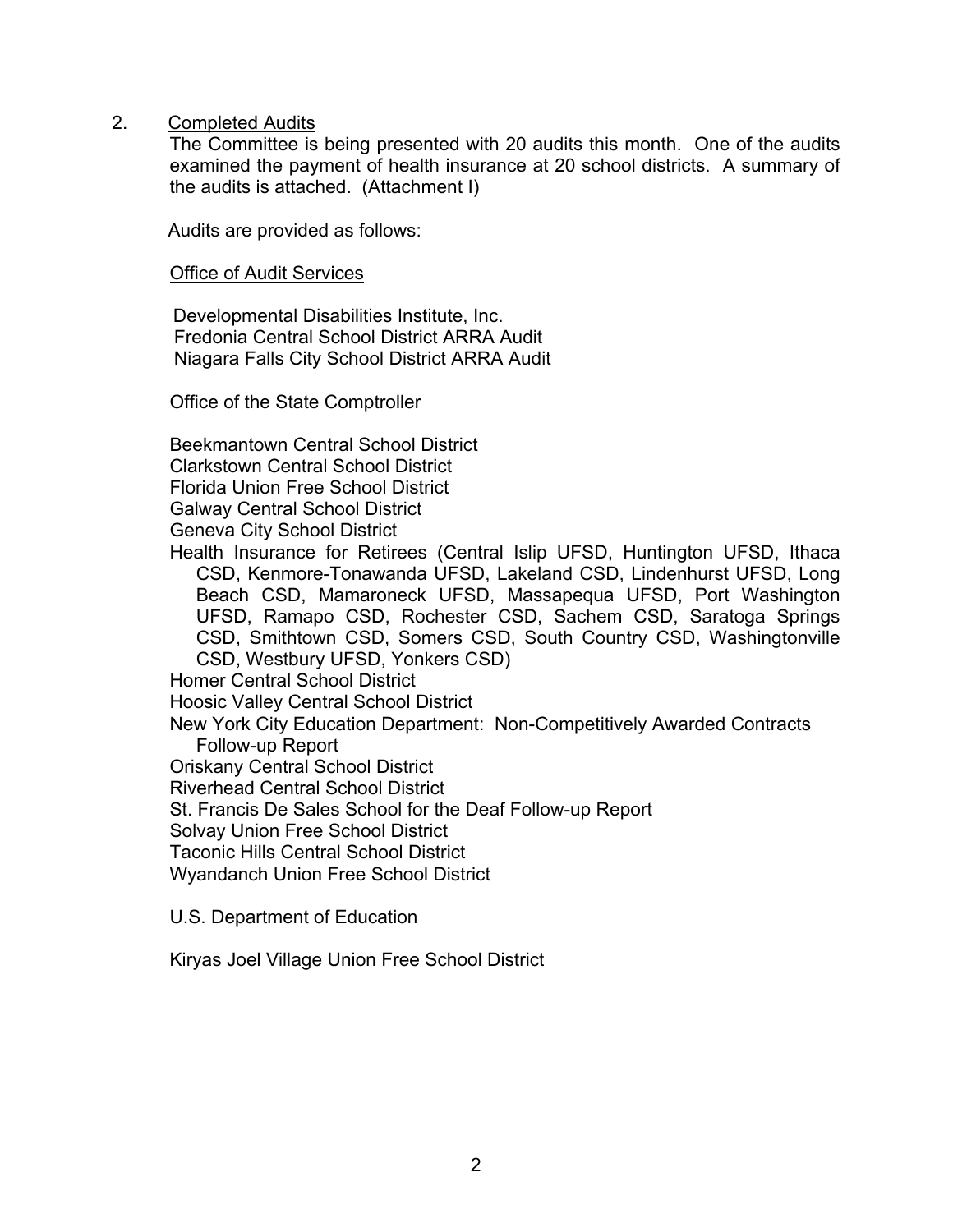# New York City Office of the Comptroller

Monitoring of the School Food Safety Program by the Department of Education

# **Recommendation**

For items one (Review of the Monthly Fiscal Report), and two (Completed Audits) no further action is recommended.

# Timetable for Implementation

N/A

The following materials are attached:

Summary of Audit Findings Including Audit Abstracts (Attachment I)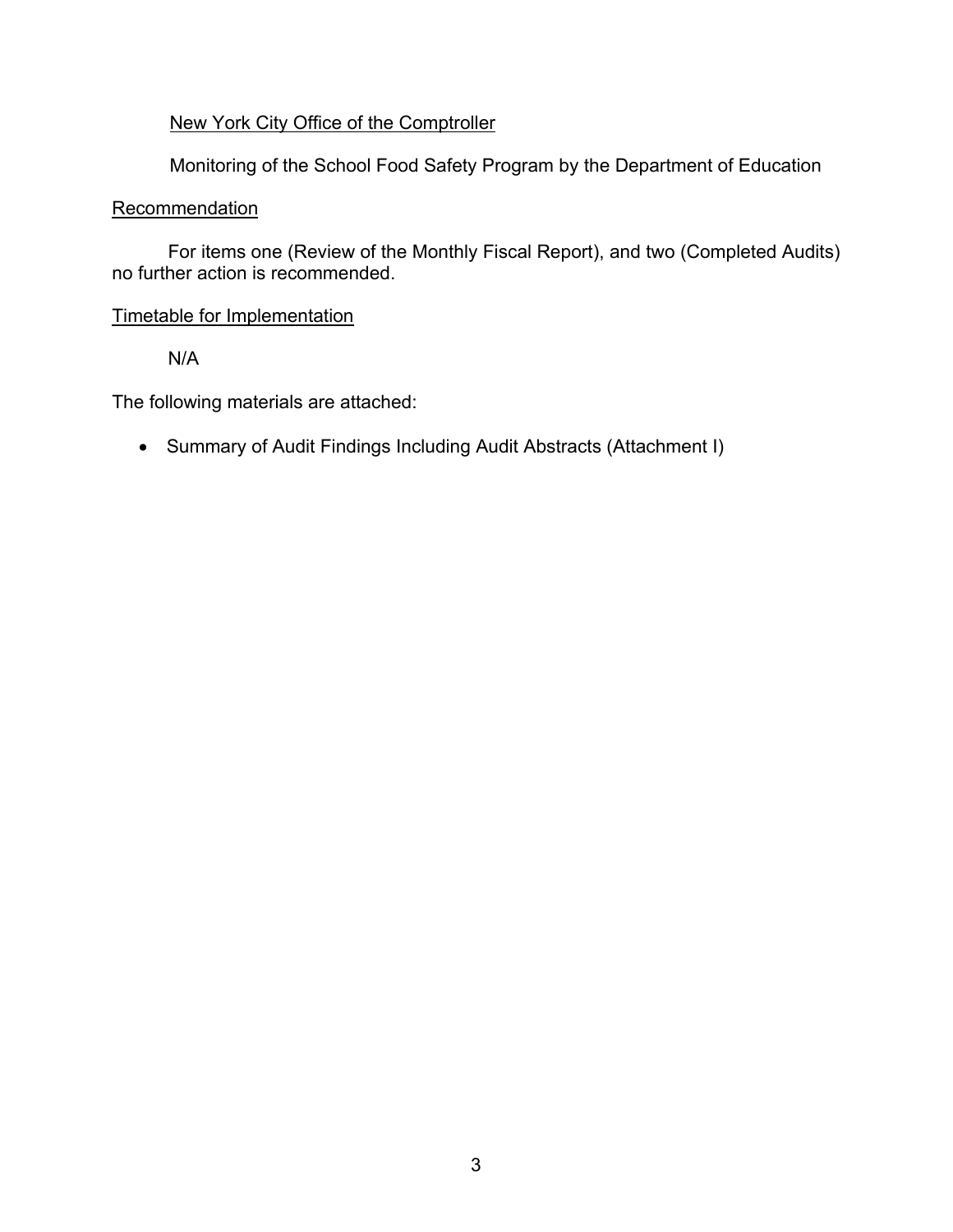#### Attachment I

| Audit                                             | Procurement | Claims<br>Processing | Cash | Financial<br>Reporting | Information<br>Technology | <b>Budgeting</b> | Conflict of<br>Interest | Revenue<br>Enhancements<br><b>Medicaid</b> | Employment<br>Benefits<br>Post | Other     |
|---------------------------------------------------|-------------|----------------------|------|------------------------|---------------------------|------------------|-------------------------|--------------------------------------------|--------------------------------|-----------|
| <b>Office of Audit Services</b>                   |             |                      |      |                        |                           |                  |                         |                                            |                                |           |
| Developmental Disabilities Institute              |             |                      |      | V                      |                           |                  |                         |                                            |                                |           |
| * Fredonia Central School District (footnote 2)   |             |                      |      |                        |                           |                  |                         |                                            |                                | $\sqrt{}$ |
| * Niagara Falls City School District (footnote 2) |             |                      |      |                        |                           |                  |                         |                                            |                                |           |
| <b>Office of the State Comptroller</b>            |             |                      |      |                        |                           |                  |                         |                                            |                                |           |
| <b>Beekmantown Central School District</b>        | V           |                      |      |                        |                           | V                |                         |                                            |                                |           |
| <b>Central Islip Union Free School District</b>   |             |                      |      |                        |                           |                  |                         |                                            | V                              |           |
| <b>Clarkstown Central School District</b>         |             |                      |      |                        |                           |                  |                         |                                            |                                |           |
| <b>Florida Union Free School District</b>         |             | V                    |      |                        |                           |                  |                         |                                            |                                |           |
| <b>Galway Central School District</b>             | V           |                      |      |                        |                           |                  |                         |                                            |                                |           |
| <b>Geneva City School District</b>                |             |                      |      |                        |                           |                  |                         | V                                          |                                |           |
| ** Homer Central School District                  |             |                      |      |                        |                           |                  |                         |                                            |                                |           |
| <b>Hoosic Valley Central School District</b>      |             |                      |      |                        | $\sqrt{}$                 |                  |                         |                                            |                                |           |
| Huntington Union Free School District             |             |                      |      |                        |                           |                  |                         |                                            | V                              |           |
| <b>Ithaca City School District</b>                |             |                      |      |                        |                           |                  |                         |                                            | V                              |           |
| Kenmore-Tonawanda Union Free School District      |             |                      |      |                        |                           |                  |                         |                                            | V                              |           |
| <b>Lakeland Central School District</b>           |             |                      |      |                        |                           |                  |                         |                                            | V                              |           |
| <b>Lindenhurst Union Free School District</b>     |             |                      |      |                        |                           |                  |                         |                                            | V                              |           |
| Long Beach City School District                   |             |                      |      |                        |                           |                  |                         |                                            |                                |           |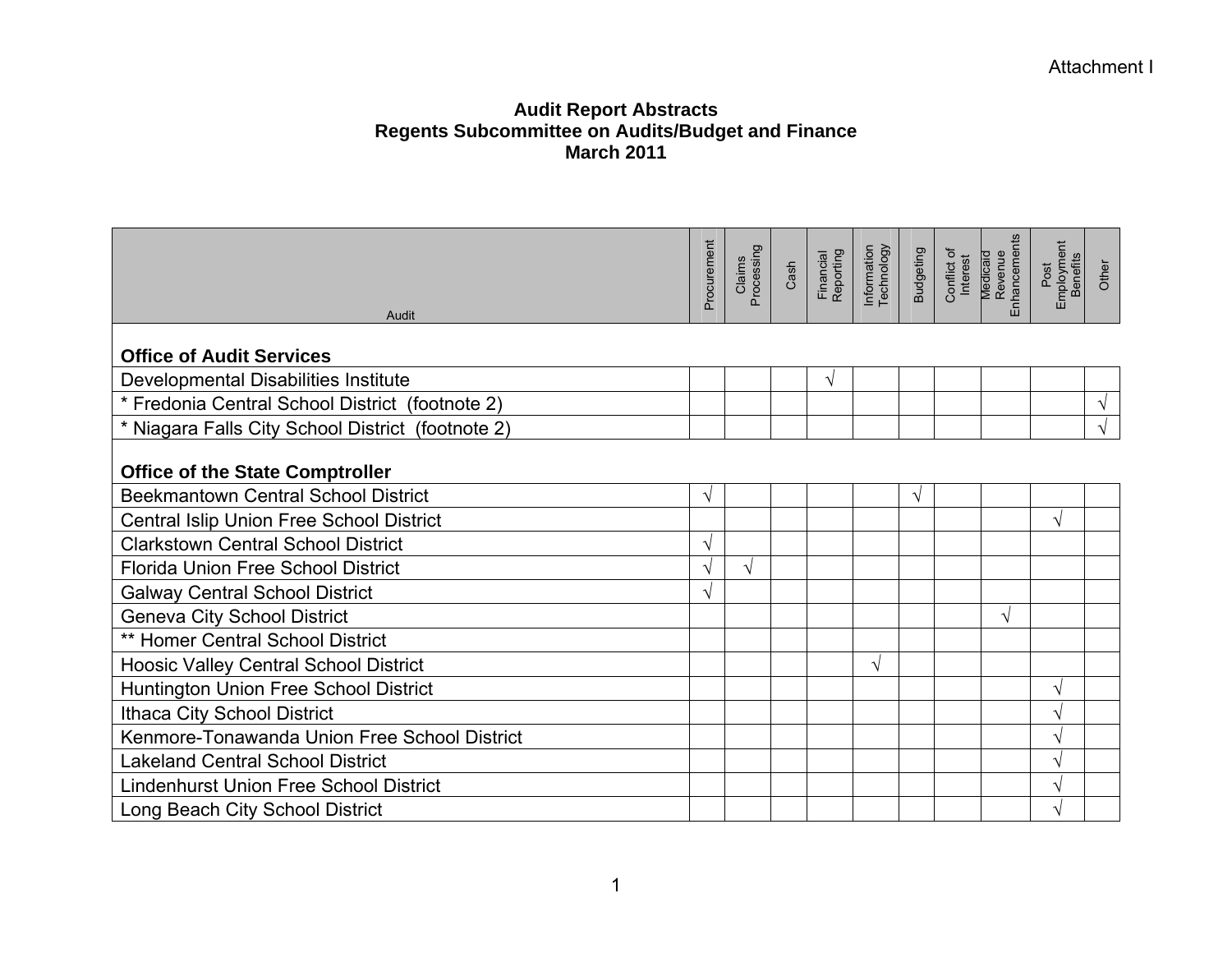| Audit                                                                                                 | Procurement | Claims<br>Processing | Cash | Financial<br>Reporting | Information<br>Technology | <b>Budgeting</b> | Conflict of<br>Interest | Revenue<br>Enhancements<br>Medicaid | Employment<br>Benefits<br>Post | Other |
|-------------------------------------------------------------------------------------------------------|-------------|----------------------|------|------------------------|---------------------------|------------------|-------------------------|-------------------------------------|--------------------------------|-------|
| <b>Mamaroneck Union Free School District</b>                                                          |             |                      |      |                        |                           |                  |                         |                                     | V                              |       |
| Massapequa Union Free School District                                                                 |             |                      |      |                        |                           |                  |                         |                                     | V                              |       |
| New York City Department of Education: Non-Competitively<br><b>Awarded Contracts Follow-up Report</b> | V           |                      |      |                        |                           |                  |                         |                                     |                                |       |
| <b>Oriskany Central School District</b>                                                               |             |                      | V    |                        |                           |                  |                         |                                     |                                |       |
| Port Washington Union Free School District                                                            |             |                      |      |                        |                           |                  |                         |                                     | V                              |       |
| Ramapo Central School District                                                                        |             |                      |      |                        |                           |                  |                         |                                     | √                              |       |
| <b>** Riverhead Central School District</b>                                                           |             |                      |      |                        |                           |                  |                         |                                     |                                |       |
| <b>Rochester City School District</b>                                                                 |             |                      |      |                        |                           |                  |                         |                                     | V                              |       |
| <b>Sachem Central School District</b>                                                                 |             |                      |      |                        |                           |                  |                         |                                     | √                              |       |
| St. Francis De Sales School for the Deaf                                                              |             |                      |      |                        |                           |                  |                         |                                     |                                |       |
| Saratoga Springs City School District                                                                 |             |                      |      |                        |                           |                  |                         |                                     | V                              |       |
| <b>Smithtown Central School District</b>                                                              |             |                      |      |                        |                           |                  |                         |                                     | $\sqrt{}$                      |       |
| Solvay Union Free School District                                                                     |             | V                    |      |                        | V                         |                  |                         |                                     |                                |       |
| ** Somers Central School District                                                                     |             |                      |      |                        |                           |                  |                         |                                     |                                |       |
| South Country Central School District                                                                 |             |                      |      |                        |                           |                  |                         |                                     | V                              |       |
| <b>Taconic Hills Central School District</b>                                                          |             |                      |      |                        | V                         |                  |                         |                                     |                                |       |
| <b>Washingtonville Central School District</b>                                                        |             |                      |      |                        |                           |                  |                         |                                     | V                              |       |
| <b>Westbury Union Free School District</b>                                                            |             |                      |      |                        |                           |                  |                         |                                     | V                              |       |
| <b>Wyandanch Union Free School District</b>                                                           |             |                      |      | V                      |                           |                  |                         |                                     |                                |       |
| ** Yonkers City School District                                                                       |             |                      |      |                        |                           |                  |                         |                                     |                                |       |
| <b>New York City Office of the Comptroller</b>                                                        |             |                      |      |                        |                           |                  |                         |                                     |                                |       |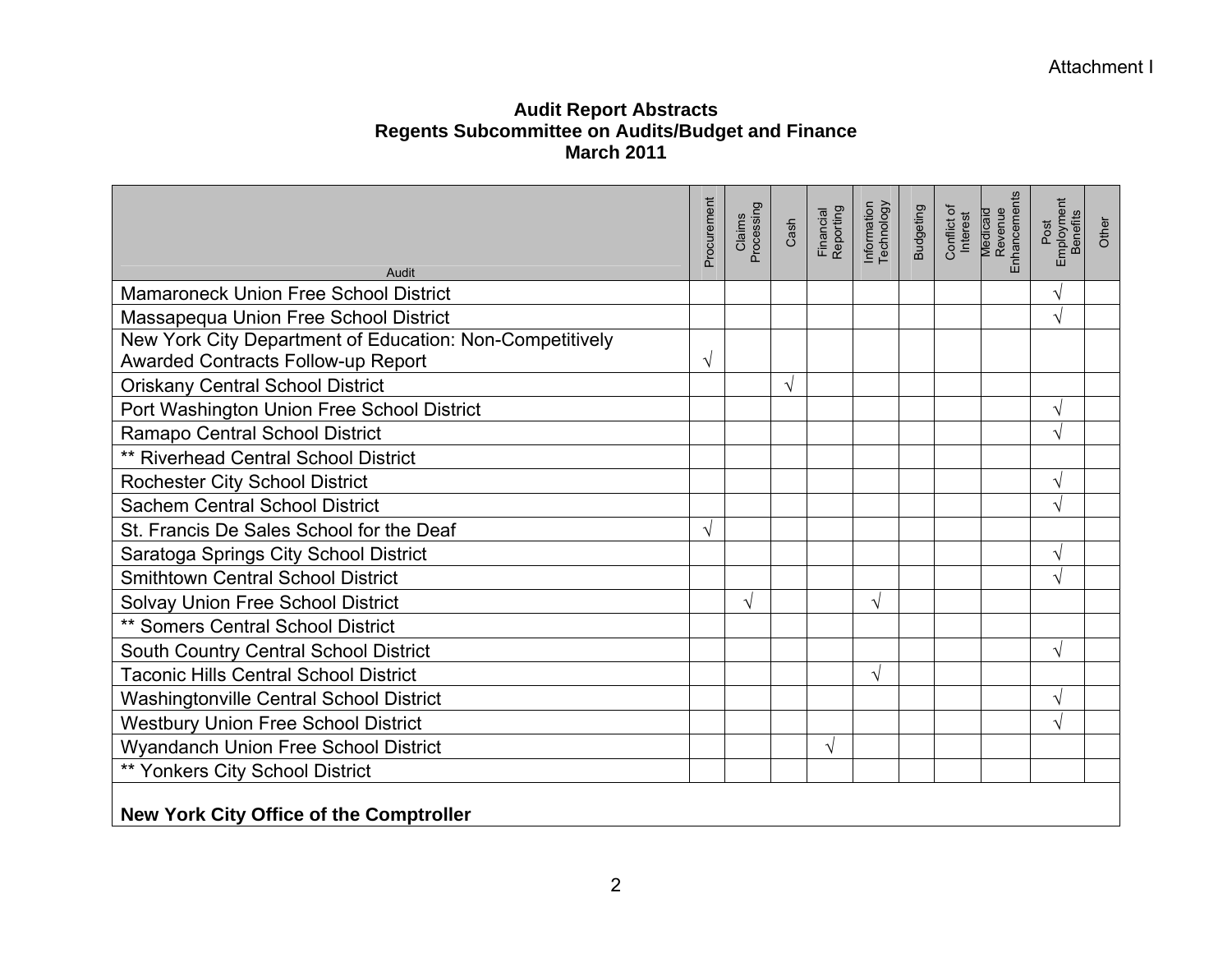| Audit                                                                                                  | rement<br>Procur | Claims<br>roces<br>≏ | Cash | inan | Information<br>Technology | <b>Budgeting</b> | ō<br>Conflict | ш | mploy<br>Bene<br>ш | Ř |
|--------------------------------------------------------------------------------------------------------|------------------|----------------------|------|------|---------------------------|------------------|---------------|---|--------------------|---|
| * New York City Department of Education – Monitoring of the<br>School Food Safety Program (footnote 1) |                  |                      |      |      |                           |                  |               |   |                    |   |
| <b>U.S. Department of Education</b>                                                                    |                  |                      |      |      |                           |                  |               |   |                    |   |
| * Kiryas Joel Village Union Free School District (footnote 3)                                          |                  |                      |      |      |                           |                  | $\Delta$      |   |                    |   |
|                                                                                                        |                  |                      |      |      |                           |                  |               |   |                    |   |

| ነ 2011<br>Marc' | <br>. . | . |  |  | $\sim$<br>4 O<br>-<br>. . | ,, |
|-----------------|---------|---|--|--|---------------------------|----|
|                 |         |   |  |  |                           |    |

- 1. Staff Training, Sanitation
- 2. ARRA Funds
- 3. Title I Funds

\*\* No recommendations

The Department's Internal Audit Workgroup met to review each of the audits being presented this month. Letters will be sent to all of the auditees reminding them of the requirement to submit a corrective action plan.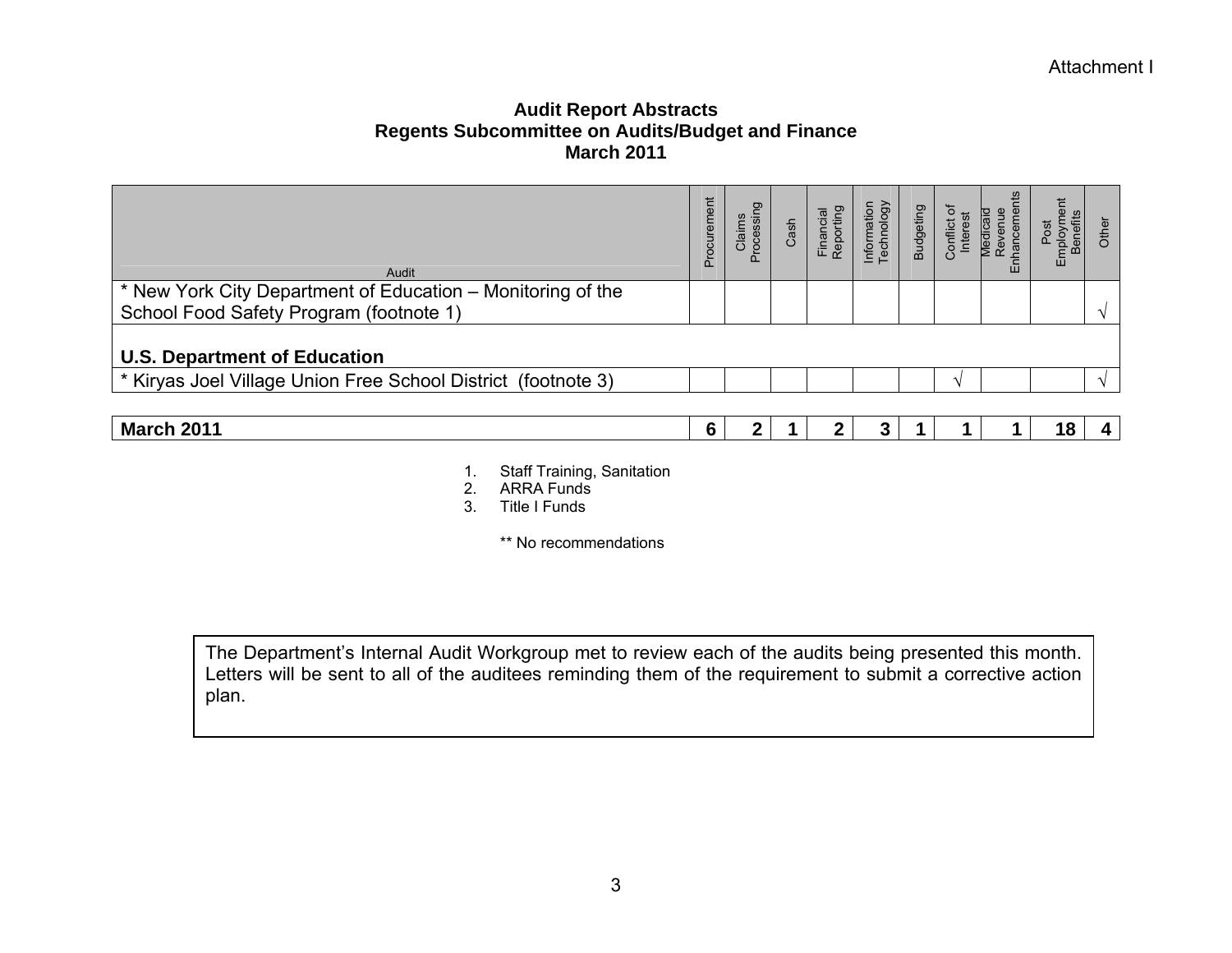| <b>Office of Audit Services</b> |                                                               |                                                                         |  |  |  |  |
|---------------------------------|---------------------------------------------------------------|-------------------------------------------------------------------------|--|--|--|--|
| <b>Audit</b>                    | <b>Major Finding(s)</b>                                       | <b>Recommendation/Response</b>                                          |  |  |  |  |
| <b>Developmental</b>            | It was determined that the School's net reimbursable          | <b>18 recommendations</b>                                               |  |  |  |  |
| <b>Disabilities Institute</b>   | expenses for the 4410 Preschool Program for the year ended    |                                                                         |  |  |  |  |
| <b>Audit Approved</b>           | June 30, 2002 were overstated by \$1,523,041 on the           | <b>The</b><br>report's recommendations                                  |  |  |  |  |
| <b>Persuant to Education</b>    | Consolidated Fiscal Report (CFR). The overstated expenses     | focused<br>on strengthening the                                         |  |  |  |  |
| <b>Law Section 4410</b>         | were primarily due to erroneously allocated salary expenses   | policies and procedures regarding                                       |  |  |  |  |
| CA-0305-01                      | that are not supported by services provided to the preschool  | compliance with laws, regulations,                                      |  |  |  |  |
| <b>10th Judicial District</b>   | program, expenses that are not sufficiently evidenced by      | CFR reporting<br>contracts<br>and                                       |  |  |  |  |
|                                 | supporting documentation, and administrative expenses that    | well as internal<br>provisions, as                                      |  |  |  |  |
|                                 | are not considered reimbursable by the Department.            | purchasing<br>controls<br>over<br>and<br>payroll.                       |  |  |  |  |
|                                 | The School also did not always provide all required therapies |                                                                         |  |  |  |  |
|                                 | to students, progress reports were not always contained in    | The School disagreed with the                                           |  |  |  |  |
|                                 | the students' files, and the School therapist's files did not | majority of the recommendations                                         |  |  |  |  |
|                                 | always contain required certification.                        | because they felt that the auditors'                                    |  |  |  |  |
|                                 |                                                               | calculations and methodology were                                       |  |  |  |  |
|                                 | Further, the School does not maintain proper controls over    | inaccurate and an unreasonable                                          |  |  |  |  |
|                                 | purchasing, accounts payable, petty cash, and accounts        | basis for distributing staff. The                                       |  |  |  |  |
|                                 | receivable functions. Payroll duties are not properly         | School also feels that the time in                                      |  |  |  |  |
|                                 | segregated and outstanding payroll checks are not properly    | which the County chose to conduct                                       |  |  |  |  |
|                                 | investigated.                                                 | the audit was representative of the                                     |  |  |  |  |
|                                 |                                                               | of _<br>the<br>operations<br>programs                                   |  |  |  |  |
|                                 |                                                               | because they were going through                                         |  |  |  |  |
|                                 |                                                               | reorganization under bankruptcy                                         |  |  |  |  |
|                                 |                                                               | protection.                                                             |  |  |  |  |
|                                 |                                                               |                                                                         |  |  |  |  |
|                                 |                                                               | The Rate Setting Unit will use the<br>results of the audit to establish |  |  |  |  |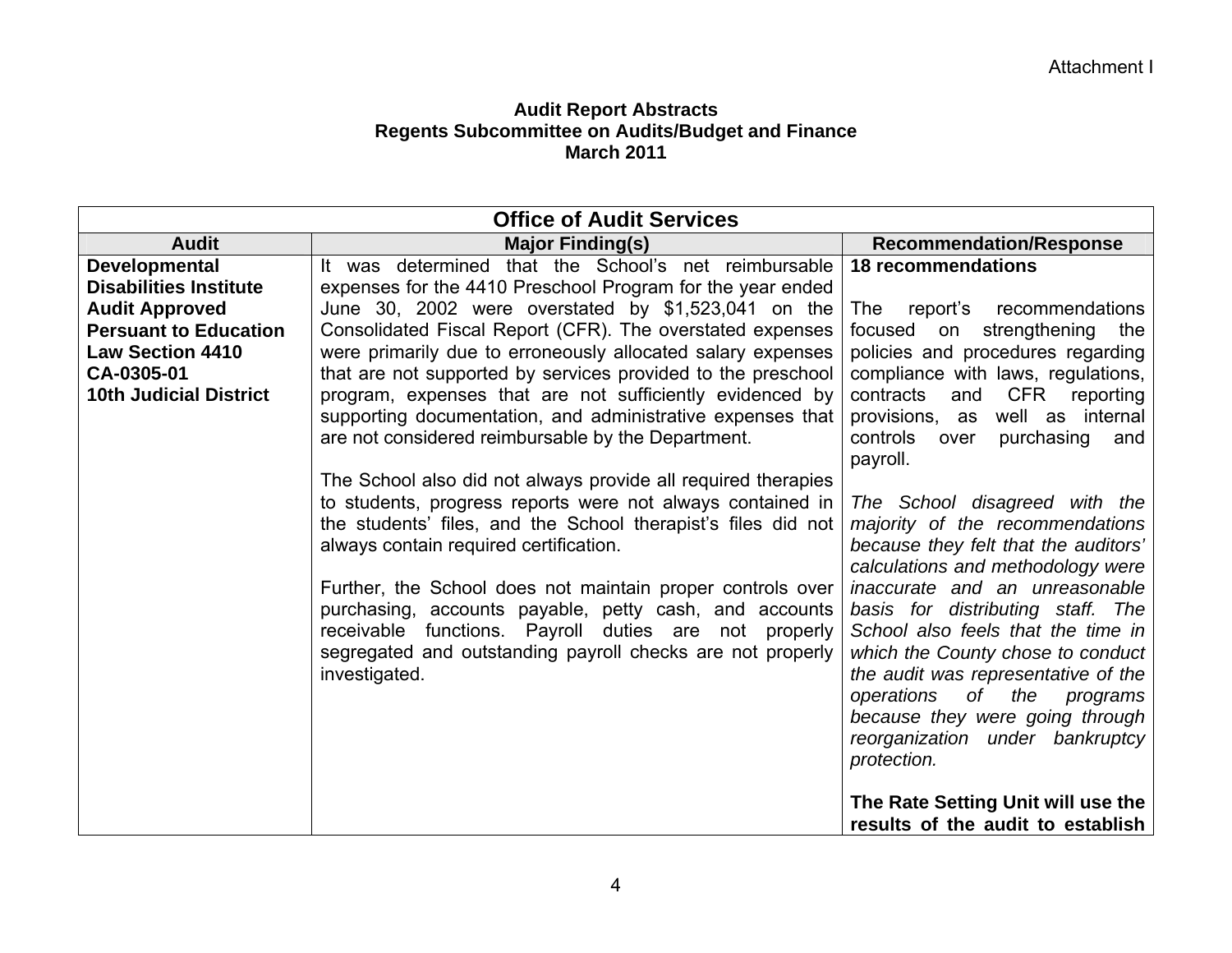|                                                                                                                                                                                               |                                                                                                                                                                                                                                                                                                                                                                                                                                                                                 | audited tuition rates.                                                                                                                                                                                                                                                                 |
|-----------------------------------------------------------------------------------------------------------------------------------------------------------------------------------------------|---------------------------------------------------------------------------------------------------------------------------------------------------------------------------------------------------------------------------------------------------------------------------------------------------------------------------------------------------------------------------------------------------------------------------------------------------------------------------------|----------------------------------------------------------------------------------------------------------------------------------------------------------------------------------------------------------------------------------------------------------------------------------------|
| <b>Fredonia Central School</b><br><b>District</b><br><b>Use of American</b><br><b>Recovery and</b><br><b>Reinvestment Act</b><br>(ARRA) Funds<br>ARRA-0710-19<br><b>8th Judicial District</b> | The District did not separately account for Education<br>Stabilization Fund (ESF) expenditures in its accounting<br>system, nor did they establish separate ESF expenditure<br>codes in the General Fund. Personal service costs incurred<br>were also not tracked separately in the accounting system.<br>Personnel activity reports were also not prepared for four<br>employees whose salaries were being partially paid for with<br>ARRA Title I funding.                   | 4 recommendations<br><b>The</b><br>report's recommendations<br>focused on strengthening<br>the<br>policies and procedures regarding<br>ESF expenditure codes, personnel<br>activity reports, procedures for<br>federal<br>requirements,<br>and<br>positions<br>accurately<br>reporting |
|                                                                                                                                                                                               | The District did not have a process in place for ensuring<br>compliance with federal requirements pertaining to minimizing<br>time elapsing between receipt and disbursement of funds,<br>and remitting interest earned on federal funds in excess of<br>\$100 annually.                                                                                                                                                                                                        | saved or created.<br>The District agreed<br>with<br>the<br>recommendations<br>and<br>has<br>indicated that they will implement<br>corrective action.                                                                                                                                   |
|                                                                                                                                                                                               | Finally, the District's ESF Program Narrative and Summary<br>Report for June 30, 2010 showed that 20 positions were<br>saved or created; however, District records and their<br>Supplemental Application indicated that 26 positions were<br>saved or created. In addition, the ARRA-Title I Program<br>Narrative and Summary Report for June 30, 2010 reported<br>that 4 positions were saved or created, but District records<br>show .75 of a position was saved or created. |                                                                                                                                                                                                                                                                                        |
| <b>Niagara Falls City</b>                                                                                                                                                                     | The District did not prepare semi-annual payroll certifications                                                                                                                                                                                                                                                                                                                                                                                                                 | 4 recommendations                                                                                                                                                                                                                                                                      |
| <b>School District</b><br><b>Use of American</b>                                                                                                                                              | for four employees whose salaries were being paid for with                                                                                                                                                                                                                                                                                                                                                                                                                      |                                                                                                                                                                                                                                                                                        |
| <b>Recovery and</b>                                                                                                                                                                           | ARRA-IDEA 611. In addition, personnel activity reports were<br>not prepared for three employees; one was partially paid from                                                                                                                                                                                                                                                                                                                                                    | <b>The</b><br>report's<br>recommendations<br>focused<br>strengthening<br>the<br>on                                                                                                                                                                                                     |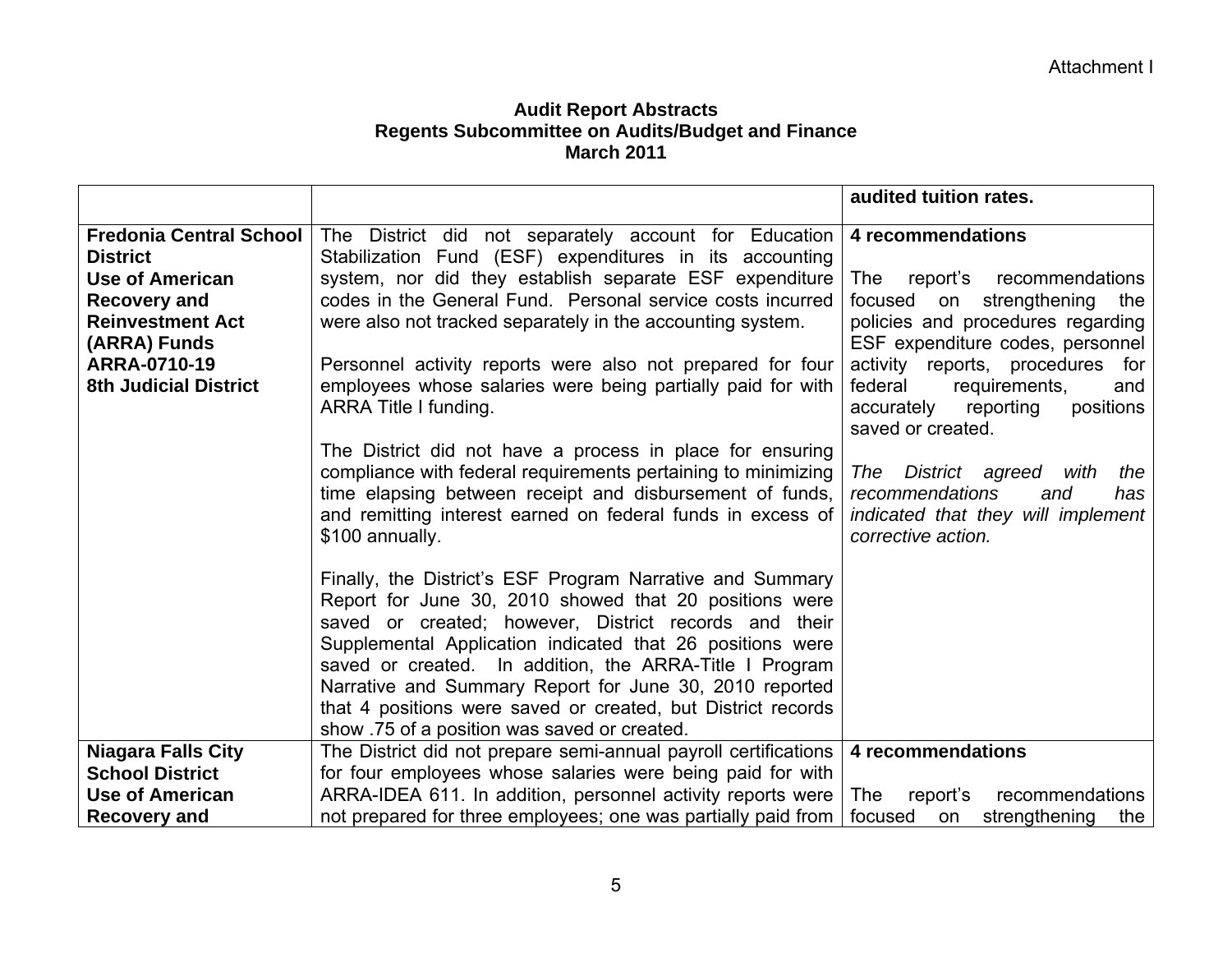| <b>Reinvestment Act</b>                | ARRA-IDEA 611, another one was partially paid from ARRA-           | policies and procedures regarding       |  |  |  |  |  |
|----------------------------------------|--------------------------------------------------------------------|-----------------------------------------|--|--|--|--|--|
| (ARRA) Funds                           | IDEA 619, and the other was partially paid from ARRA-Title I.      | semi-annual payroll certifications,     |  |  |  |  |  |
| <b>ARRA-0710-20</b>                    | Further, personnel activity reports that were prepared for two     | personnel<br>activity<br>reports,       |  |  |  |  |  |
| <b>8th Judicial District</b>           | employees did not coincide with payroll, and one did not           | establishing procedures to address      |  |  |  |  |  |
|                                        | account for the full FTE.                                          | certain federal requirements, and       |  |  |  |  |  |
|                                        |                                                                    | verification<br>that<br>supporting      |  |  |  |  |  |
|                                        | The District also did not have a process for ensuring              | documentation is accurate.              |  |  |  |  |  |
|                                        | compliance with federal requirements, to include minimizing        |                                         |  |  |  |  |  |
|                                        | time elapsing between receipt and disbursement of funds,           | District agreed<br>with<br>The<br>the   |  |  |  |  |  |
|                                        | and remitting interest earned in excess of \$100 annually on       | findings and has indicated that they    |  |  |  |  |  |
|                                        | federal funds. However, the District did not earn interest         | will implement corrective action.       |  |  |  |  |  |
|                                        | exceeding \$100 during this period.                                |                                         |  |  |  |  |  |
| <b>Office of the State Comptroller</b> |                                                                    |                                         |  |  |  |  |  |
| <b>Audit</b>                           | <b>Major Finding(s)</b>                                            | <b>Recommendation/Response</b>          |  |  |  |  |  |
| <b>Beekmantown Central</b>             | The District's budgets underestimated revenues by a total of       | 6 recommendations                       |  |  |  |  |  |
| <b>School District</b>                 | \$3.6 million and overestimated expenditures by a total of         |                                         |  |  |  |  |  |
| <b>Budgeting Practices</b>             | \$10.5 million. As a result, revenues exceeded expenditures        | recommendations<br>focused<br>The:      |  |  |  |  |  |
| and Internal Controls                  | by approximately \$6.0 million over the last five years. In        | primarily<br>strengthening<br>on<br>the |  |  |  |  |  |
| <b>Over Transportation</b>             | addition, the board of education's budgeting practices made it     | policies and procedures regarding       |  |  |  |  |  |
| <b>State Aid</b>                       | appear that the District needed to both raise taxes and            | revenue and expenditure policies,       |  |  |  |  |  |
| 2010M-126                              | appropriate fund balance to close projected budget gaps. In        | the unreserved fund balance, using      |  |  |  |  |  |
| <b>4th Judicial District</b>           | reality, the District's budgets resulted in operating surpluses in | the excess fund balance to benefit      |  |  |  |  |  |
|                                        | all of the last five fiscal years and none of the fund balance     | taxpayers, and the<br>employee          |  |  |  |  |  |
|                                        | appropriated in those years was actually used. The District        | benefit accrued liability reserve.      |  |  |  |  |  |
|                                        | has accumulated fund balance that exceeds the statutory limit      |                                         |  |  |  |  |  |
|                                        | by approximately \$5.6 million and has levied more taxes than      | District agreed<br>The<br>with<br>the   |  |  |  |  |  |
|                                        | were needed to fund operations by that same amount.                | recommendations<br>and<br>has           |  |  |  |  |  |
|                                        |                                                                    | indicated that they will implement      |  |  |  |  |  |
|                                        | The board has also paid for compensated absences totaling          | corrective action.                      |  |  |  |  |  |
|                                        | \$571,191 over the last five fiscal years out of the general fund  |                                         |  |  |  |  |  |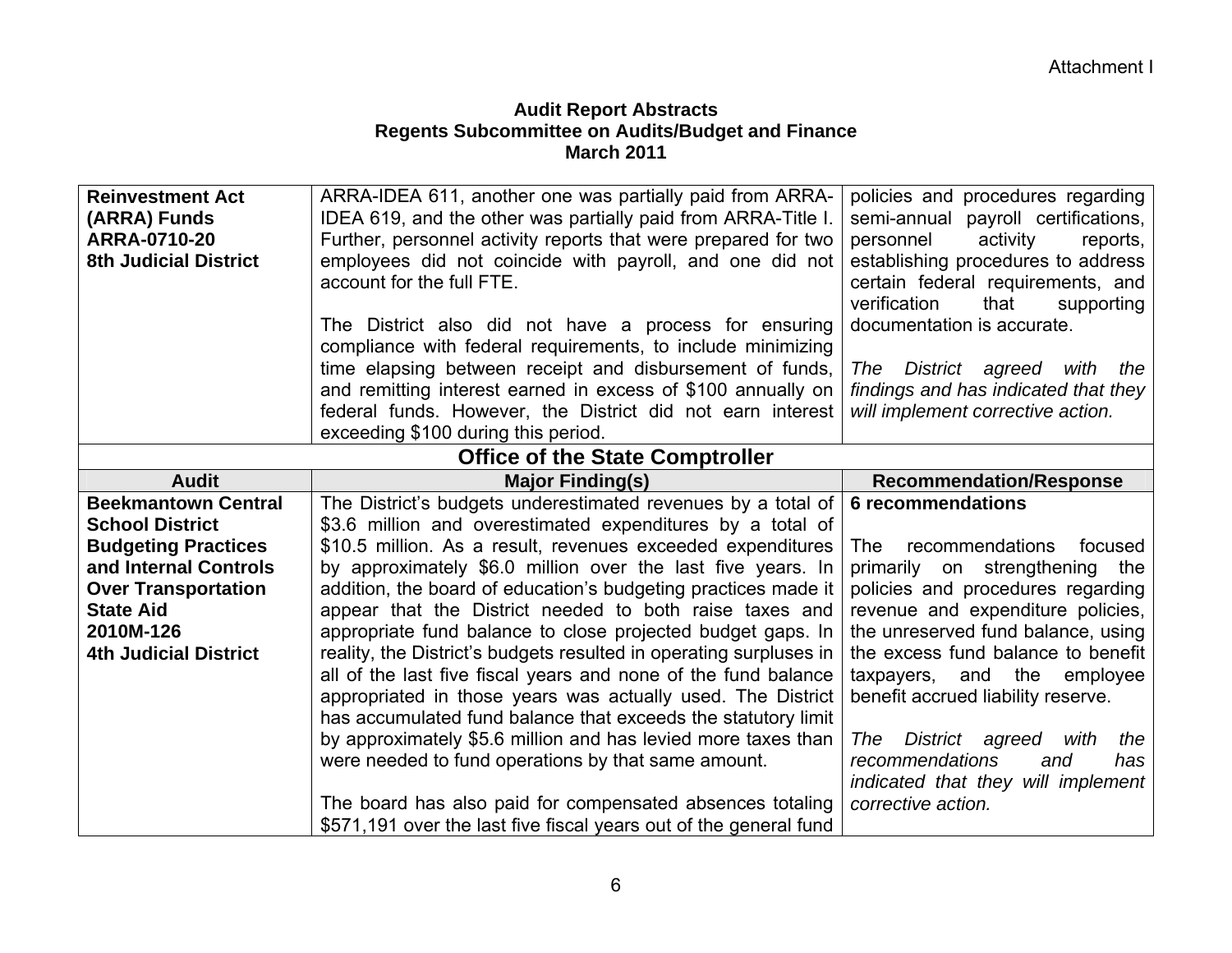| <b>Clarkstown Central</b><br><b>School District</b><br><b>Legal Service Costs</b><br>2010M-168<br><b>9th Judicial District</b> | rather than the reserve fund for that purpose, which means<br>this money was not spent to benefit taxpayers.<br>Finally, one employee was directly responsible for all phases<br>of the transportation State aid process with no oversight. As a<br>result, two buses that were purchased during the 2007-08<br>fiscal year were not properly reported to the Department for<br>approval.<br>The District has contracts with two separate legal firms, one<br>as general counsel and one as counsel for labor relations,<br>thus there is the potential for duplication of services in the<br>terms and conditions stated in the two contracts. Neither<br>contract was specific as to which type of labor relations each<br>counsel would handle. | 3 recommendations<br>The recommendations focused on<br>strengthening the policies and<br>procedures regarding legal service<br>providers, analyzing counsel needs<br>to determine what legal services<br>needed,<br>and<br>obtaining<br>are<br>proposals for legal services.<br>District agreed with<br>the<br>The<br>recommendations<br>and<br>has<br>indicated that they will implement |
|--------------------------------------------------------------------------------------------------------------------------------|----------------------------------------------------------------------------------------------------------------------------------------------------------------------------------------------------------------------------------------------------------------------------------------------------------------------------------------------------------------------------------------------------------------------------------------------------------------------------------------------------------------------------------------------------------------------------------------------------------------------------------------------------------------------------------------------------------------------------------------------------|-------------------------------------------------------------------------------------------------------------------------------------------------------------------------------------------------------------------------------------------------------------------------------------------------------------------------------------------------------------------------------------------|
| <b>Florida Union Free</b>                                                                                                      | The board of education appointed a claims auditor to audit                                                                                                                                                                                                                                                                                                                                                                                                                                                                                                                                                                                                                                                                                         | corrective action.<br>4 recommendations                                                                                                                                                                                                                                                                                                                                                   |
| <b>School District</b>                                                                                                         | and approve claims prior to payment. However, the claims                                                                                                                                                                                                                                                                                                                                                                                                                                                                                                                                                                                                                                                                                           |                                                                                                                                                                                                                                                                                                                                                                                           |
| <b>Internal Controls Over</b>                                                                                                  | auditor did not always perform an adequate review, and she                                                                                                                                                                                                                                                                                                                                                                                                                                                                                                                                                                                                                                                                                         | recommendations<br>report's<br>The l                                                                                                                                                                                                                                                                                                                                                      |
| <b>Claims Auditing and</b>                                                                                                     | did not always compare invoices to contracts or bid                                                                                                                                                                                                                                                                                                                                                                                                                                                                                                                                                                                                                                                                                                | strengthening<br>focused on<br>the                                                                                                                                                                                                                                                                                                                                                        |
| <b>Contractual</b>                                                                                                             | documents.                                                                                                                                                                                                                                                                                                                                                                                                                                                                                                                                                                                                                                                                                                                                         | policies and procedures regarding                                                                                                                                                                                                                                                                                                                                                         |
| <b>Expenditures</b>                                                                                                            |                                                                                                                                                                                                                                                                                                                                                                                                                                                                                                                                                                                                                                                                                                                                                    | the claims<br>auditor, competitive                                                                                                                                                                                                                                                                                                                                                        |
| 2010M-226                                                                                                                      | Seven out of ten vendors who received payments totaling                                                                                                                                                                                                                                                                                                                                                                                                                                                                                                                                                                                                                                                                                            | bidding,<br>sufficient<br>and                                                                                                                                                                                                                                                                                                                                                             |
| <b>9th Judicial District</b>                                                                                                   | \$22,471 were reviewed to determine if the District sought                                                                                                                                                                                                                                                                                                                                                                                                                                                                                                                                                                                                                                                                                         | documentation for invoices.                                                                                                                                                                                                                                                                                                                                                               |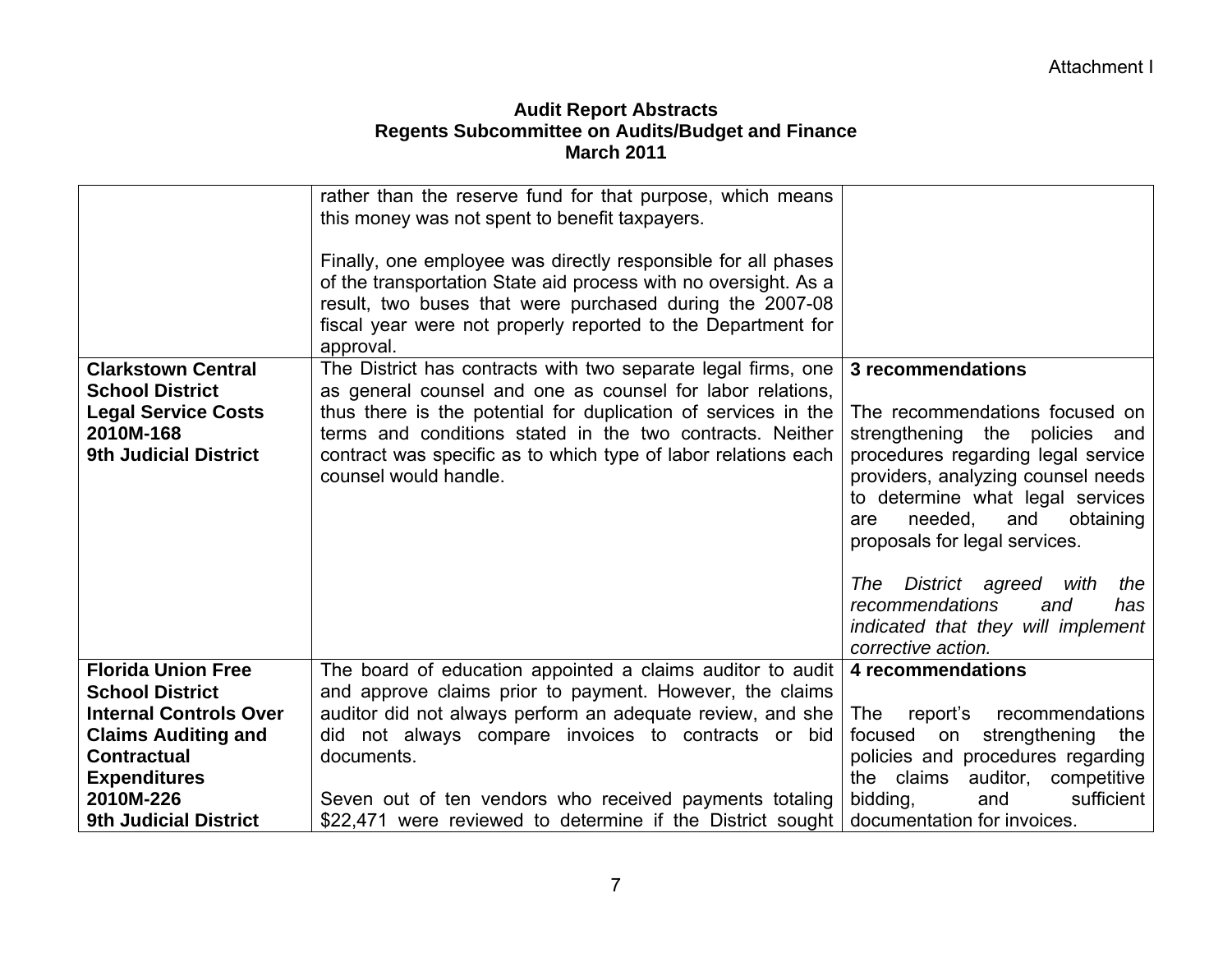|                               | competition when purchasing from these vendors. The District<br>did not seek competition for two of the seven vendors who<br>received payments totaling \$81,828.<br>Further, the District does not have sufficient information to<br>determine whether the invoices for one of the remaining five<br>vendors, who received \$23,310 in payments, matched the bid<br>prices because the invoices were not sufficiently itemized. | The District has agreed with the<br>recommendations and is in the<br>process of implementing corrective<br>action. |
|-------------------------------|----------------------------------------------------------------------------------------------------------------------------------------------------------------------------------------------------------------------------------------------------------------------------------------------------------------------------------------------------------------------------------------------------------------------------------|--------------------------------------------------------------------------------------------------------------------|
| <b>Galway Central School</b>  | The board of education adopted written purchasing policies                                                                                                                                                                                                                                                                                                                                                                       | 5 recommendations                                                                                                  |
| <b>District</b>               | and procedures outlining the purchasing process, including                                                                                                                                                                                                                                                                                                                                                                       |                                                                                                                    |
| <b>Internal Controls Over</b> | the procurement of goods and services. However, the policy                                                                                                                                                                                                                                                                                                                                                                       | recommendations<br>focused<br>The                                                                                  |
| <b>Purchasing</b>             | did not require bid and quote documentation to be attached to                                                                                                                                                                                                                                                                                                                                                                    | primarily on strengthening the                                                                                     |
| 2010M-171                     | the purchase orders for purchases under the bid threshold.                                                                                                                                                                                                                                                                                                                                                                       | policies and procedures regarding                                                                                  |
| <b>4th Judicial District</b>  |                                                                                                                                                                                                                                                                                                                                                                                                                                  | policies<br>purchasing<br>and                                                                                      |
|                               | District officials also did not always follow the board-adopted                                                                                                                                                                                                                                                                                                                                                                  | procedures, and bid and quote<br>documentation.                                                                    |
|                               | policies. As a result, over \$383,000 in purchases were either<br>properly<br>reviewed, did not contain<br>sufficient<br>not                                                                                                                                                                                                                                                                                                     |                                                                                                                    |
|                               | documentation, or were not properly audited.                                                                                                                                                                                                                                                                                                                                                                                     | District agreed<br>with the<br>The                                                                                 |
|                               |                                                                                                                                                                                                                                                                                                                                                                                                                                  | recommendations and has agreed                                                                                     |
|                               |                                                                                                                                                                                                                                                                                                                                                                                                                                  | to implement corrective action.                                                                                    |
| <b>Geneva City School</b>     | The District is not properly processing its claims for Medicaid                                                                                                                                                                                                                                                                                                                                                                  | 4 recommendations                                                                                                  |
| <b>District</b>               | reimbursement. In the 2008-09 fiscal year, the District did not                                                                                                                                                                                                                                                                                                                                                                  |                                                                                                                    |
| <b>Internal Controls Over</b> | estimated \$175,064 in potential Medicaid<br>claim an                                                                                                                                                                                                                                                                                                                                                                            | recommendations<br>focused<br>The                                                                                  |
| <b>Medicaid</b>               | reimbursements for IEP-related services, Targeted Case                                                                                                                                                                                                                                                                                                                                                                           | primarily on strengthening the                                                                                     |
| <b>Reimbursement</b>          | Management (TCM), and TCM ongoing service coordination.                                                                                                                                                                                                                                                                                                                                                                          | policies and procedures regarding                                                                                  |
| 2010M-152                     |                                                                                                                                                                                                                                                                                                                                                                                                                                  | the establishment of policies for                                                                                  |
| <b>7th Judicial District</b>  |                                                                                                                                                                                                                                                                                                                                                                                                                                  | Medicaid<br>requirements,<br>new                                                                                   |
|                               |                                                                                                                                                                                                                                                                                                                                                                                                                                  | documentation<br>requirements,<br>special education<br>claims, and                                                 |
|                               |                                                                                                                                                                                                                                                                                                                                                                                                                                  | reconciling the amounts claimed for                                                                                |
|                               |                                                                                                                                                                                                                                                                                                                                                                                                                                  |                                                                                                                    |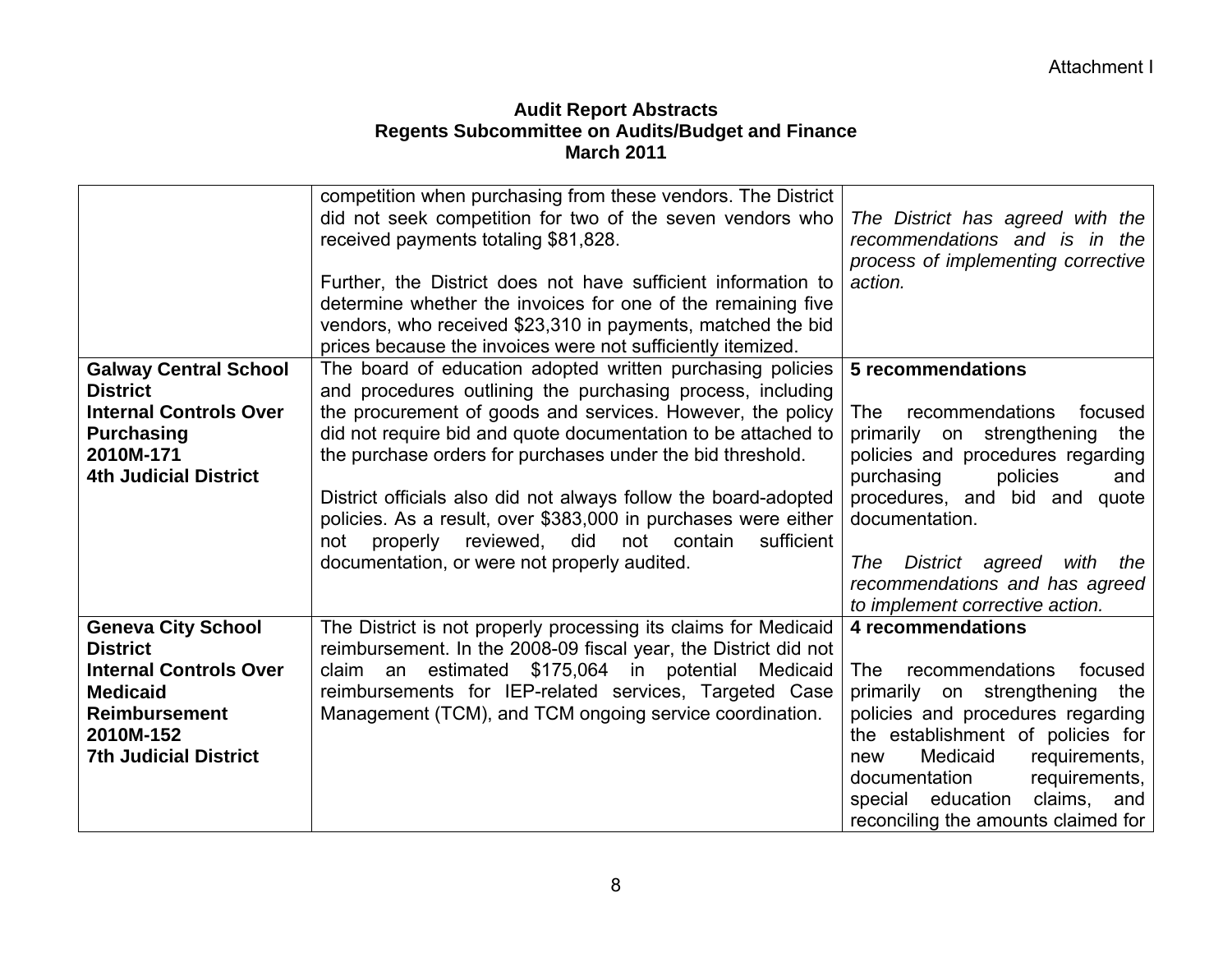|                                                                             |                                                                                                                                                                                                                                                                                                                                 | Medicaid reimbursement.                                                                                                                  |
|-----------------------------------------------------------------------------|---------------------------------------------------------------------------------------------------------------------------------------------------------------------------------------------------------------------------------------------------------------------------------------------------------------------------------|------------------------------------------------------------------------------------------------------------------------------------------|
|                                                                             |                                                                                                                                                                                                                                                                                                                                 | District agreed with<br>The<br>the<br>recommendations<br>has<br>and                                                                      |
|                                                                             |                                                                                                                                                                                                                                                                                                                                 | indicated that they will implement<br>corrective action.                                                                                 |
| <b>Homer Central School</b><br><b>District</b>                              | The District realized cost savings of \$47,000 by using their<br>free e-mail application instead of upgrading their old e-mail                                                                                                                                                                                                  | There were no recommendations.                                                                                                           |
| <b>Software Cost Savings</b><br>and the Composting                          | system.                                                                                                                                                                                                                                                                                                                         |                                                                                                                                          |
| Programs'<br><b>Environmental Impact</b>                                    | Further, District officials implemented a composting program<br>at their intermediate school with grades three through six in                                                                                                                                                                                                   |                                                                                                                                          |
| 2010M-190<br><b>6th Judicial District</b>                                   | the fall of 2009. As a result, the District now saves about<br>\$1,500 annually through a reduction in tipping fees and the<br>purchase of garbage bags.                                                                                                                                                                        |                                                                                                                                          |
| <b>Hoosic Valley Central</b><br><b>School District</b>                      | There was an inadequate segregation of duties within the<br>business office because the purchasing agent served as the                                                                                                                                                                                                          | <b>6</b> recommendations                                                                                                                 |
| <b>Internal Controls Over</b><br><b>Information Technology</b><br>2010M-160 | system administrator for the automated financial accounting<br>software. Additionally, the treasurer, senior account clerk, and<br>business administrator, had full access rights to the computer                                                                                                                               | The recommendations focused on<br>strengthening<br>policies<br>and<br>procedures<br>regarding<br>the                                     |
| <b>3rd Judicial District</b>                                                | system. The District's audit logs also contained insufficient<br>information and they were not reviewed by District officials.                                                                                                                                                                                                  | of duties in<br>segregation<br>the<br>business office, and IT security.                                                                  |
|                                                                             | Further, District officials have not performed a risk<br>assessment to determine where IT risks exist. They also have<br>not developed and implemented security awareness training<br>to inform employees about District policies and standards.<br>There were also areas concerning access controls in need of<br>improvement. | District agreed with<br>The<br>the<br>recommendations<br>and<br>has<br>indicated<br>that they plan<br>to<br>implement corrective action. |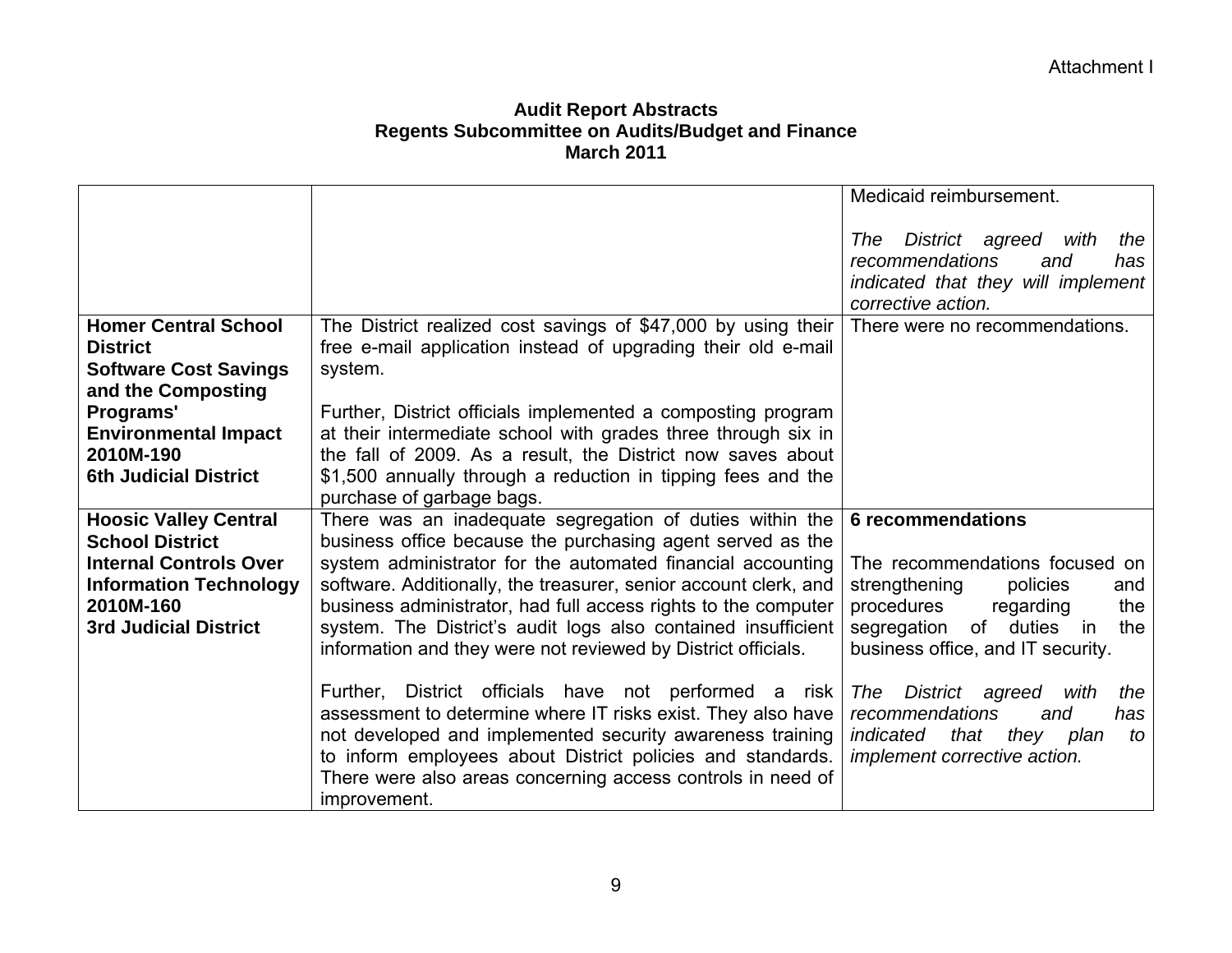| <b>New York City</b>            | An initial report was conducted in May 2009 to determine           | The recommendation that has only            |
|---------------------------------|--------------------------------------------------------------------|---------------------------------------------|
| <b>Department of</b>            | whether the NYCDOE complied with applicable procurement            | partially<br>implemented<br>been            |
| <b>Education (NYCDOE)</b>       | requirements when awarding non-competitively bid contracts.        | pertained to the maintenance of             |
| <b>Non-Competitively</b>        | The NYCDOE was revisited in September 2010 to assess the           | meeting minutes.                            |
| <b>Awarded Contracts</b>        | extent of implementation of the recommendations from the           |                                             |
|                                 |                                                                    |                                             |
| <b>Follow-Up Report</b>         | initial report.                                                    | remainder<br><b>of</b><br><b>The</b><br>the |
| 2010-F-26                       |                                                                    | recommendations have been fully             |
| 1st, 2nd, 11th, 12th,           | It was determined that the NYCDOE has made significant             | implemented.                                |
| <b>13th Judicial District</b>   | progress in correcting the problems identified in the initial      |                                             |
|                                 | report. Of the six prior recommendations, five have been fully     |                                             |
|                                 | implemented, and one has been partially implemented.               |                                             |
| <b>Health Insurance for</b>     |                                                                    | 2 recommendations                           |
| <b>Retirees - Limiting the</b>  | Based on the weaknesses and limitations in the districts'          |                                             |
| <b>Costs of Providing</b>       | monitoring of the continuing eligibility retirees and their        | (22)<br>recommendations<br>20<br>for        |
| <b>Benefits</b>                 | dependent spouses, computer-assisted techniques were used          | districts)                                  |
| 2010-MS-10                      | to compare the names of 22,422 retirees and dependents             |                                             |
|                                 | whose health insurance benefits were paid by the 20 districts      | recommended that<br>the<br>It was           |
| <b>Central Islip Union Free</b> | to the records in the Death Master File (DMF), which is            | Districts effectively monitor<br>the        |
| <b>School District (S9-10-</b>  | maintained by the Social Security Administration (SSA). The        | status of all retirees who receive          |
| 40), Huntington Union           | tests showed that 10 districts had paid health insurance           | health<br>well<br>coverage,<br>as<br>as     |
| <b>Free School District</b>     | premiums for only 27 ineligible individuals, including 18          | adequately<br>maintain<br>their             |
| (S9-10-29), Ithaca City         | retirees, eight dependents, and one surviving spouse. These        | information (such as social security        |
| <b>School District (S9-10-</b>  | 10 school districts paid a total of \$238,795 for deceased         | numbers, etc), which can be used            |
| 24), Kenmore-                   | retirees' and dependents' insurance coverage, or less than         | to ensure eligibility for coverage.         |
| <b>Tonawanda Union Free</b>     | four hundredths of a percent of the \$693 million paid to health   |                                             |
| <b>School District (S9-10-</b>  | insurance providers for their current and retired employees.       | Sixteen responses were received             |
| 43), Lakeland Central           |                                                                    | back from the 20 Districts, and they        |
| <b>School District (S9-10-</b>  | The ten districts were provided with a list of all individuals who | were all in agreement with the              |
| 28), Lindenhurst Union          | were deceased and still receiving insurance coverage. Each         | recommendations<br>and<br>have              |
| <b>Free School District</b>     | of these districts took steps to recoup the payments made.         | indicated that they will implement          |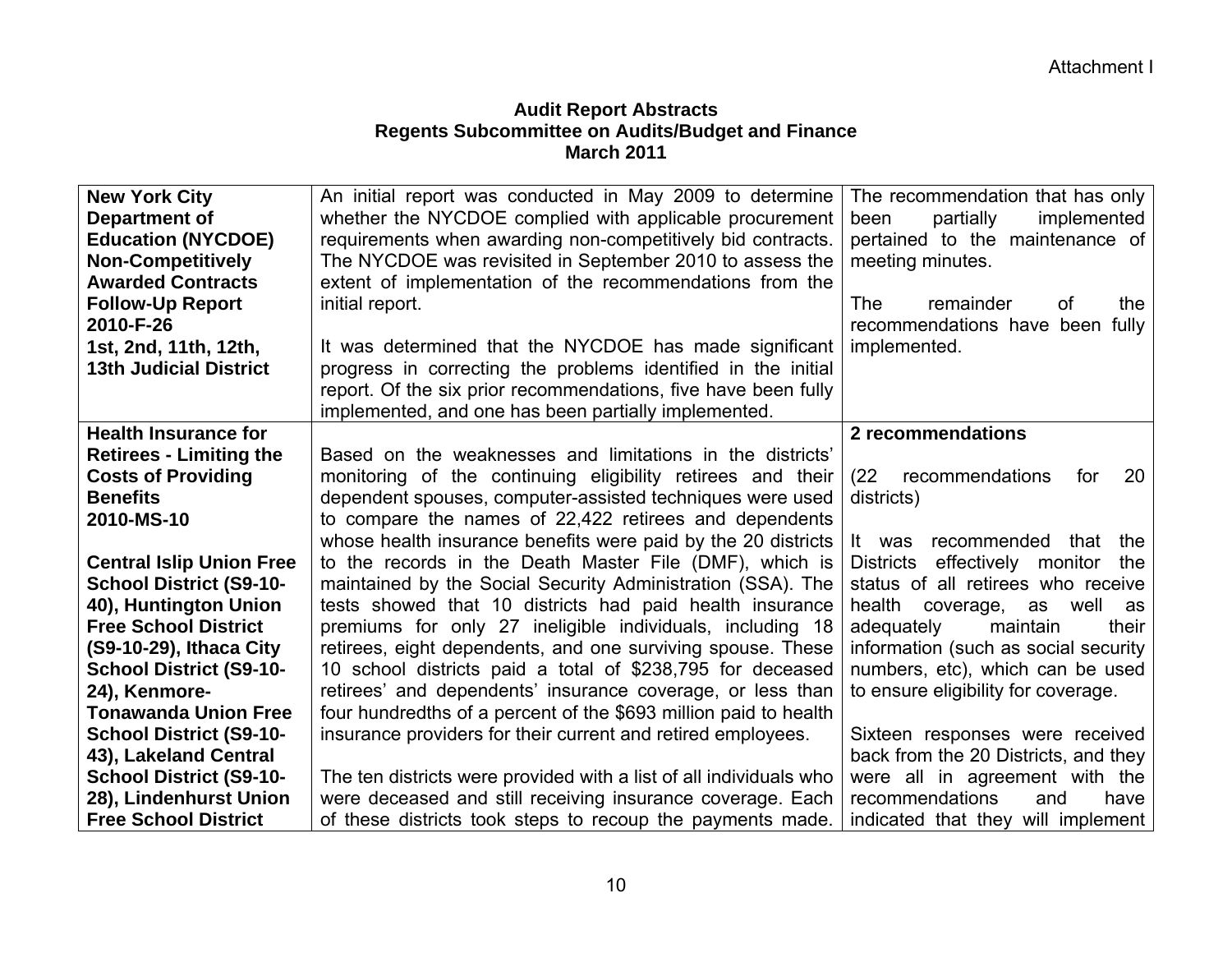| (S9-10-30), Long Beach           | Nine of the ten districts have been subsequently reimbursed     | corrective action. |
|----------------------------------|-----------------------------------------------------------------|--------------------|
| <b>City School District (S9-</b> | by the insurance providers for a portion or all of the payments |                    |
| 10-36), Mamaroneck               | made on behalf of these individuals. Of the \$238,795 paid on   |                    |
| <b>Union Free School</b>         | behalf of deceased retirees and/or their ineligible dependents, |                    |
| District (S9-10-33),             | the nine districts have recouped a total of \$117,556.          |                    |
| <b>Massapequa Union Free</b>     |                                                                 |                    |
| <b>School District (S9-10-</b>   |                                                                 |                    |
| 35), Port Washington             |                                                                 |                    |
| <b>Union Free School</b>         |                                                                 |                    |
| District (S9-10-38),             |                                                                 |                    |
| <b>Ramapo Central School</b>     |                                                                 |                    |
| District (S9-10-39),             |                                                                 |                    |
| <b>Rochester City School</b>     |                                                                 |                    |
| District (S9-10-26),             |                                                                 |                    |
| <b>Sachem Central School</b>     |                                                                 |                    |
| District (S9-10-34),             |                                                                 |                    |
| <b>Saratoga Springs City</b>     |                                                                 |                    |
| <b>School District (S9-10-</b>   |                                                                 |                    |
| 25), Smithtown Central           |                                                                 |                    |
| <b>School District (S9-10-</b>   |                                                                 |                    |
| 37), Somers Central              |                                                                 |                    |
| <b>School District (S9-10-</b>   |                                                                 |                    |
| 41) South Country                |                                                                 |                    |
| <b>Central School District</b>   |                                                                 |                    |
| $(S9-10-42)$ ,                   |                                                                 |                    |
| <b>Washingtonville Central</b>   |                                                                 |                    |
| <b>School District (S9-10-</b>   |                                                                 |                    |
| 27), Westbury Union              |                                                                 |                    |
| <b>Free School District</b>      |                                                                 |                    |
| (S9-10-31), Yonkers City         |                                                                 |                    |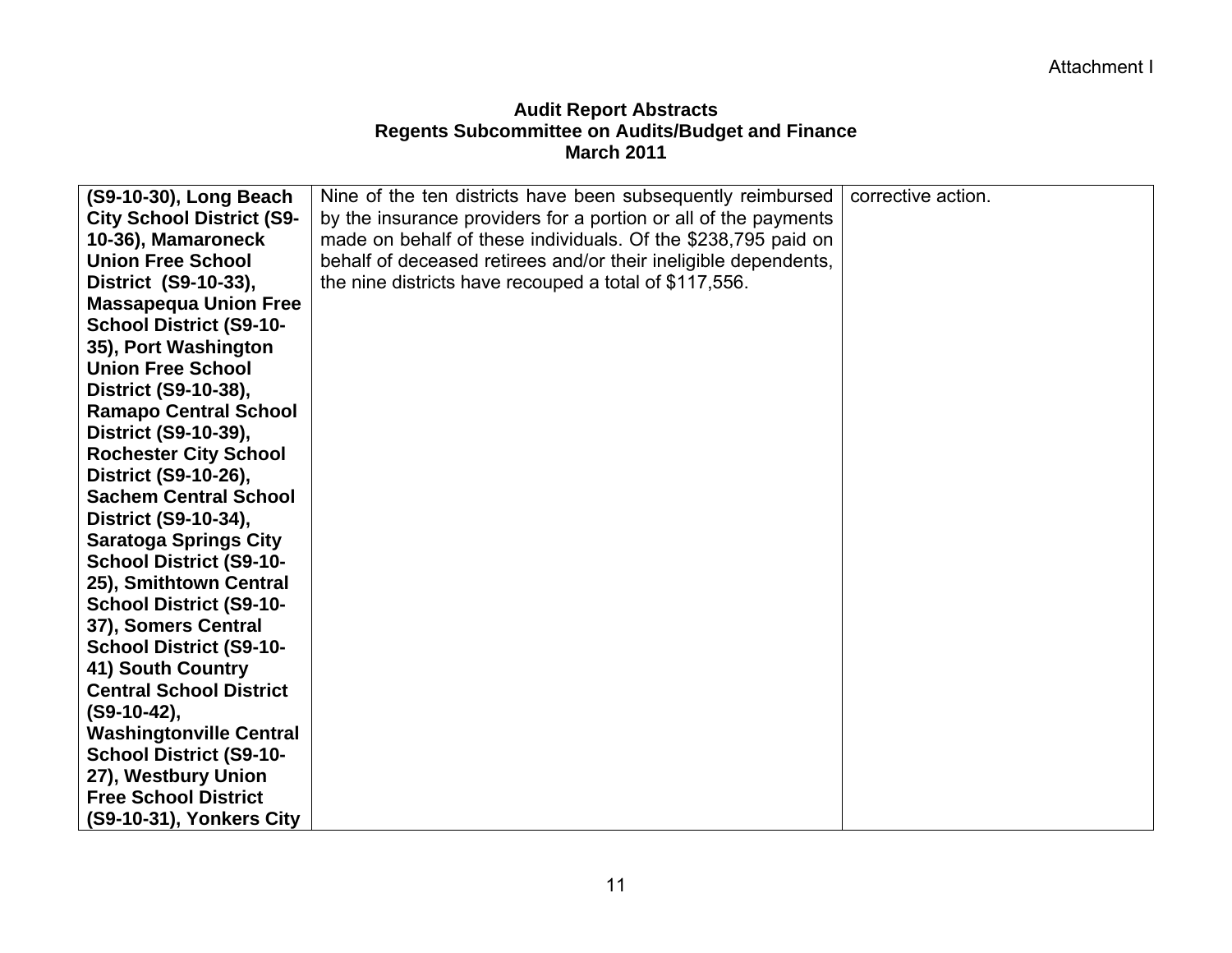| <b>School District</b><br>$(S9-10-32)$                     |                                                                                                                          |                                                                            |
|------------------------------------------------------------|--------------------------------------------------------------------------------------------------------------------------|----------------------------------------------------------------------------|
|                                                            |                                                                                                                          |                                                                            |
| 4th, 6th, 7th, 8th, 9th,                                   |                                                                                                                          |                                                                            |
| and 10th Judicial                                          |                                                                                                                          |                                                                            |
| <b>Districts</b>                                           |                                                                                                                          |                                                                            |
| <b>Oriskany Central</b>                                    | There were weaknesses in internal controls over cash                                                                     | 5 recommendations                                                          |
| <b>School District</b>                                     | disbursements which increase the risk of errors and improper                                                             |                                                                            |
| <b>Internal Controls Over</b><br><b>Cash Disbursements</b> | payments. The treasurer does not supervise the check-                                                                    | recommendations<br>report's<br>The                                         |
| 2010M-211                                                  | signing process and does not perform a thorough review of<br>bank statements. District officials also do not receive and | strengthening<br>focused<br>the<br>on<br>policies and procedures regarding |
| <b>5th Judicial District</b>                               | review change reports, which would provide a compensating                                                                | the cash disbursement process, the                                         |
|                                                            | control.                                                                                                                 | duties.<br>treasurer's<br>and<br>the                                       |
|                                                            |                                                                                                                          | verification of cancelled checks and                                       |
|                                                            |                                                                                                                          | bank statements.                                                           |
|                                                            |                                                                                                                          |                                                                            |
|                                                            |                                                                                                                          | District agreed<br>The<br>with<br>the                                      |
|                                                            |                                                                                                                          | recommendations<br>and<br>has                                              |
|                                                            |                                                                                                                          | indicated<br>that they<br>plan<br>to                                       |
|                                                            |                                                                                                                          | implement corrective action.                                               |
| <b>Riverhead Central</b>                                   | District controls over payroll are appropriately designed and                                                            | There were no recommendations.                                             |
| <b>School District</b>                                     | operating effectively to adequately safeguard District assets.                                                           |                                                                            |
| <b>Internal Controls Over</b>                              |                                                                                                                          |                                                                            |
| <b>Payroll</b><br>2010M-179                                |                                                                                                                          |                                                                            |
| <b>10th Judicial District</b>                              |                                                                                                                          |                                                                            |
|                                                            |                                                                                                                          |                                                                            |
|                                                            |                                                                                                                          |                                                                            |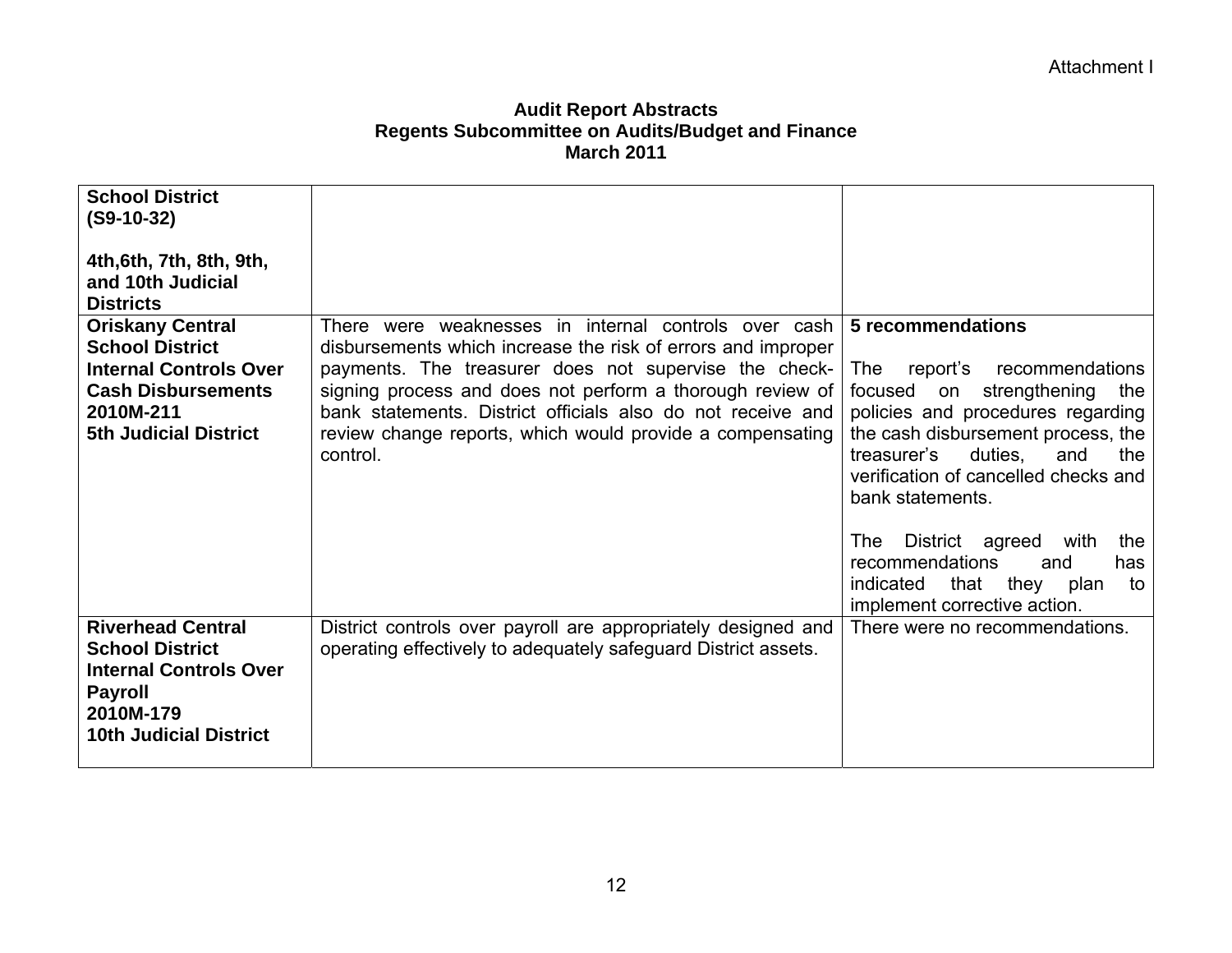| <b>St. Francis De Sales</b><br><b>School for the Deaf</b><br><b>Selected Financial</b><br><b>Management Practices</b><br><b>Follow-Up Report</b><br>2010-F-40<br><b>2nd Judicial District</b>                | An initial report of the School was conducted in September<br>2009, which examined the system of controls over<br>procurement, cash disbursements, and payroll. The School<br>was revisited in September 2010 to assess the extent of<br>implementation of the 13 recommendations included in the<br>initial report.<br>It was determined that the School has made significant<br>progress in correcting the issues that were identified in the<br>initial report. Of the 13 prior recommendations, 10 were fully<br>implemented, two were partially implemented, and one has<br>not been implemented. | The recommendation that has not<br>implemented<br>regarded<br>been<br>Department<br>for<br>guidance<br>competitive<br>procurements<br>for<br>goods and services.<br>The recommendations that have<br>only been partially implemented<br>were those concerning the revision<br>of board of education by-laws, and<br>monitoring the School's compliance<br>with Department guidance. |
|--------------------------------------------------------------------------------------------------------------------------------------------------------------------------------------------------------------|--------------------------------------------------------------------------------------------------------------------------------------------------------------------------------------------------------------------------------------------------------------------------------------------------------------------------------------------------------------------------------------------------------------------------------------------------------------------------------------------------------------------------------------------------------------------------------------------------------|-------------------------------------------------------------------------------------------------------------------------------------------------------------------------------------------------------------------------------------------------------------------------------------------------------------------------------------------------------------------------------------|
|                                                                                                                                                                                                              |                                                                                                                                                                                                                                                                                                                                                                                                                                                                                                                                                                                                        | <b>The</b><br>remainder<br>0f<br>the<br>recommendations have been fully<br>implemented.                                                                                                                                                                                                                                                                                             |
| <b>Solvay Union Free</b><br><b>School District</b><br><b>Internal Controls Over</b><br>the Claims Audit<br><b>Function and</b><br><b>Information Technology</b><br>2010M-198<br><b>5th Judicial District</b> | The board of education did not appoint a claims auditor in<br>accordance with Department regulations. Instead, the board<br>appointed the Onondaga-Cortland-Madison (OCM) BOCES<br>Central Business Office to serve as the District's claims<br>auditor for the 2008-09 and 2009-10 fiscal years. This<br>arrangement is specifically prohibited by the Department. The<br>board also appointed a District employee as deputy claims<br>auditor to audit District claims payable to OCM BOCES.                                                                                                         | <b>6 recommendations</b><br>The recommendations focused on<br>strengthening<br>the policies<br>and<br>procedures<br>regarding<br>the<br>appointment of a claims auditor<br>according<br>Department<br>to<br>regulations, and access to the<br>District's financial software.                                                                                                        |
|                                                                                                                                                                                                              | Further, the board has not adopted comprehensive policies<br>and procedures to ensure that access to the District's<br>financial software is restricted to only those functions required<br>by individual employees' job duties.                                                                                                                                                                                                                                                                                                                                                                       | District agreed<br>with<br>the<br>The<br>recommendations and agreed to<br><i>implement corrective action.</i>                                                                                                                                                                                                                                                                       |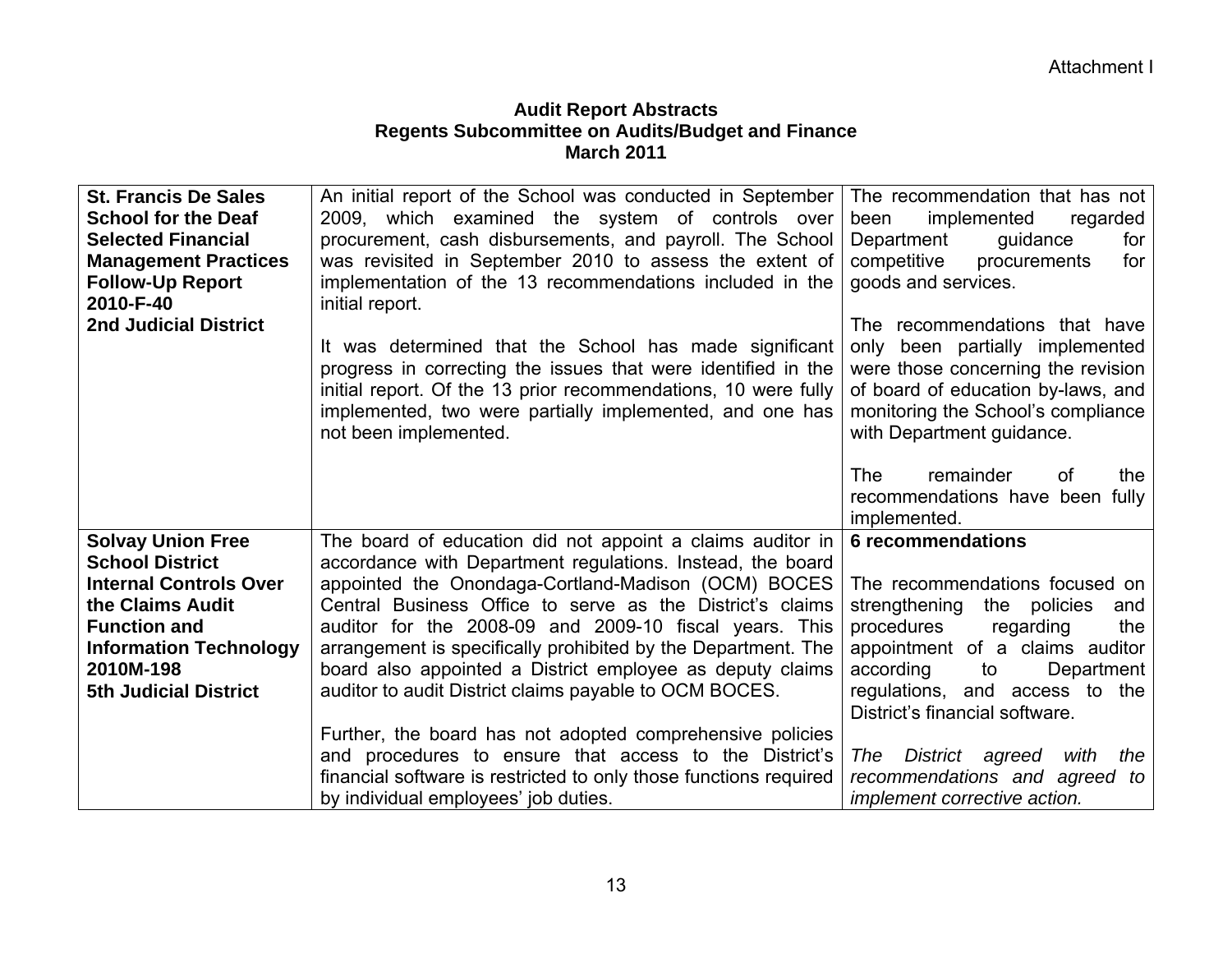| <b>Taconic Hills Central</b><br><b>School District</b><br><b>Internal Controls Over</b><br><b>Information Technology</b><br>2010M-202<br><b>3rd Judicial District</b> | District officials have not established adequate internal<br>controls to effectively safeguard the District's computer<br>system and data. The District has not established breach<br>notification or disaster recovery policies. It also does not have<br>effective policies and procedures in place regarding remote<br>access, and there is inadequate security for its server and<br>wiring closets.                                                                                      | 5 recommendations<br>report's recommendations<br>The<br>strengthening<br>focused<br>on<br>the<br>policies and procedures regarding<br>the District's computer system and<br>data, including a disaster recovery<br>plan, access to IT equipment and<br>financial computer data.<br>District agreed with<br>The<br>the<br>recommendations<br>and<br>has<br>indicated that they will implement |
|-----------------------------------------------------------------------------------------------------------------------------------------------------------------------|-----------------------------------------------------------------------------------------------------------------------------------------------------------------------------------------------------------------------------------------------------------------------------------------------------------------------------------------------------------------------------------------------------------------------------------------------------------------------------------------------|----------------------------------------------------------------------------------------------------------------------------------------------------------------------------------------------------------------------------------------------------------------------------------------------------------------------------------------------------------------------------------------------|
|                                                                                                                                                                       |                                                                                                                                                                                                                                                                                                                                                                                                                                                                                               | corrective action.                                                                                                                                                                                                                                                                                                                                                                           |
| <b>Wyandanch Union Free</b><br><b>School District</b><br><b>Financial Condition</b><br>2010M-197<br><b>10th Judicial District</b>                                     | District officials inaccurately calculated and reported the<br>District's liability for compensated absences, which resulted in<br>overstated general fund deficits.<br>Further, the District's 2007-08 and 2008-09<br>budgets<br>knowingly did not include accurate State aid<br>revenue<br>estimates. The District also did not prepare a budget of<br>revenues anticipated for the school lunch fund, and as a<br>result, the District has an ongoing deficit in its school lunch<br>fund. | 3 recommendations<br>recommendations<br>focused<br>The<br>primarily on strengthening<br>the<br>policies and procedures regarding<br>compensated absences<br>liability<br>reporting, budgets, and the school<br>lunch fund deficit.<br>District agreed<br>with<br>The:<br>the<br>recommendations<br>and<br>has<br>indicated that they will implement<br>corrective action.                    |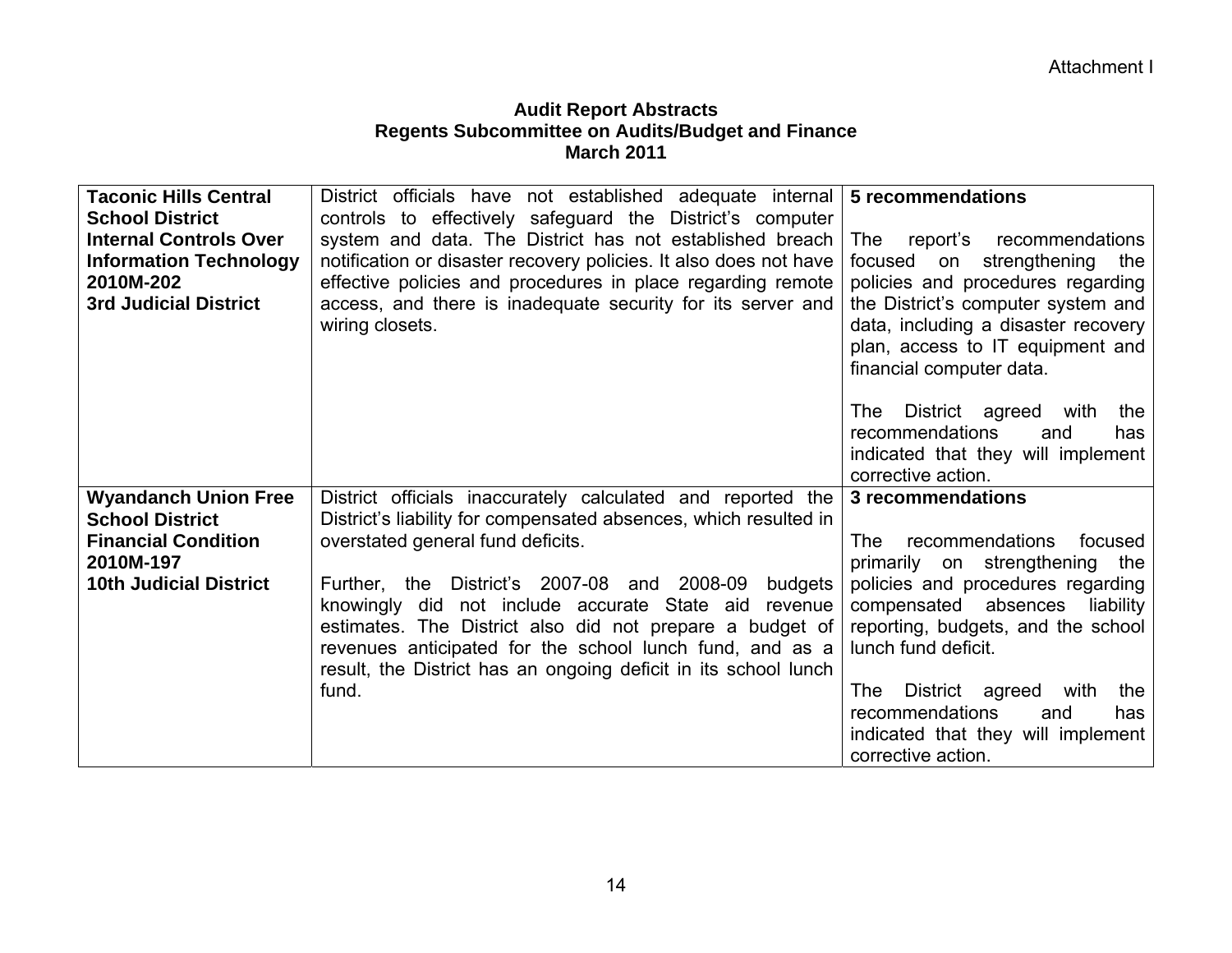| <b>U.S. Department of Education</b> |                                                              |                                                                                                                                                                                                                                                                                                                     |
|-------------------------------------|--------------------------------------------------------------|---------------------------------------------------------------------------------------------------------------------------------------------------------------------------------------------------------------------------------------------------------------------------------------------------------------------|
| <b>Audit</b>                        | <b>Major Finding(s)</b>                                      | <b>Recommendation/Response</b>                                                                                                                                                                                                                                                                                      |
| <b>Kiryas Joel Village</b>          | \$276,443 adjustment                                         | 5 recommendations                                                                                                                                                                                                                                                                                                   |
| <b>Union Free School</b>            |                                                              |                                                                                                                                                                                                                                                                                                                     |
| <b>District</b>                     | Generally, the District's Title I and IDEA expenditures were | recommended<br>that the<br>It is                                                                                                                                                                                                                                                                                    |
| Title I, Part A of the              | allowable and allocable in accordance with applicable        | Department instruct the District to                                                                                                                                                                                                                                                                                 |
| <b>Elementary and</b>               | regulations. However, Kiryas Joel did use Title I funds to   | return the \$276,443 in unallowable                                                                                                                                                                                                                                                                                 |
| <b>Secondary Education</b>          | supplant non-federal funds for lease payments related to its | Title I funds to the U.S. Department                                                                                                                                                                                                                                                                                |
| Act, as amended and                 | public school building. In addition, Kiryas Joel could not   | of Education, to discontinue the                                                                                                                                                                                                                                                                                    |
| <b>Individuals with</b>             | provide adequate documentation to support \$191,124 in Title | use of Title I funds for the UTA of                                                                                                                                                                                                                                                                                 |
| <b>Disabilities Education</b>       | I payroll charges.                                           | KJSC, Inc., and that federal                                                                                                                                                                                                                                                                                        |
| <b>Act Part B Expenditures</b>      |                                                              | requirements related to conflicts of                                                                                                                                                                                                                                                                                |
| ED-OIG/A02K0003                     |                                                              | interest are adhered to.                                                                                                                                                                                                                                                                                            |
| <b>9th Judicial District</b>        |                                                              | It is also recommended that the<br>District provide support for the Title<br>I salary expenditures or return<br>funds to the U.S. Department of<br>Education, as well as establish a<br>time and effort policy to require that<br>overtime<br>hours<br>for<br>federal<br>properly<br>programs<br>are<br>documented. |
|                                     |                                                              | The Department generally agreed<br>with the findings and stated that<br>will implement corrective<br>they<br>action.                                                                                                                                                                                                |